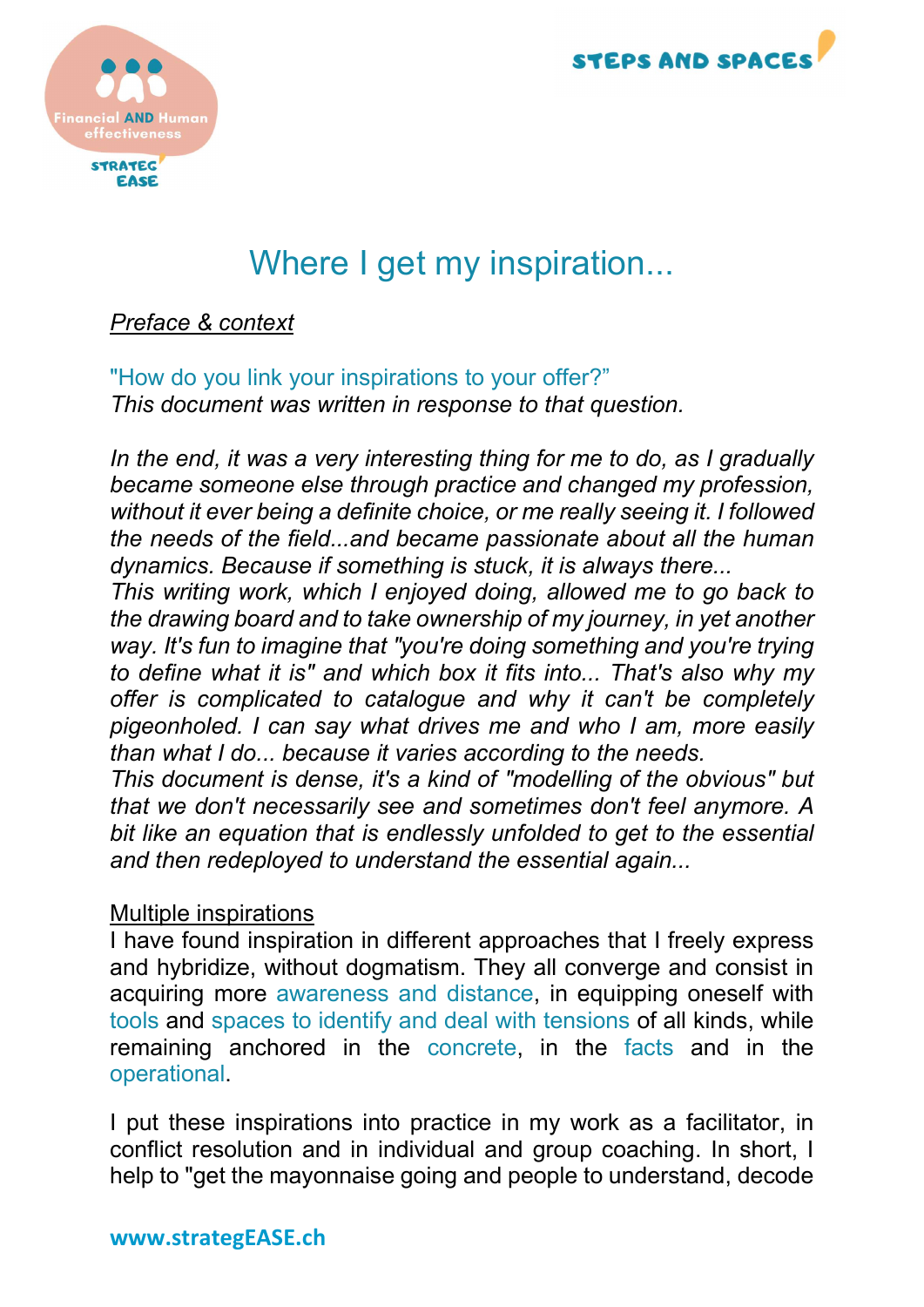



and translate themselves", I help to see and unblock. The Ariadne's thread is authenticity, intimacy, truth.

How I inhabit space...

## Facilitation and the method of analysis of professional practices (APP)

From my training and coaching in facilitation/cooperation/collective intelligence (Jürg Bichsel, Marc Thiébaud - cooperer.org), I keep facilitation as an art, a kind of magic. An art that can only be learned by experimenting and feeling. I keep the work with metaphors, creativity and the method of analysis of professional practices (APP). This allows the strength of the group and all its subjectivity to be used in order to achieve a great deal of objectivity. A "funnel" work that helps to channel the steps and energies to arrive at a result and that the elephant does not give birth to a mouse. Channelling the power of fireworks. Caring for 4 dimensions to encourage cooperation of the tetrahedron of Marc Thiebaud and Jürg Bichsel and bringing REFLEXIVITY and HINDSIGHT to regulate and improve the functioning of the group.

- SHARED SENSE To what extent are we always clear and in tune with our goals and priorities?
- ORGANISATION and METHODS How effectively do we prepare and deliver the set-up, framework, steps and process of group work?
- RELATIONSHIPS and CLIMATE How do we care for our group communication, the flow of words, the development of mutual trust and our synergies?
- INVOLVEMENT OF INDIVIDUALS What place and value does everyone find in the group work? How does each individual invest in it?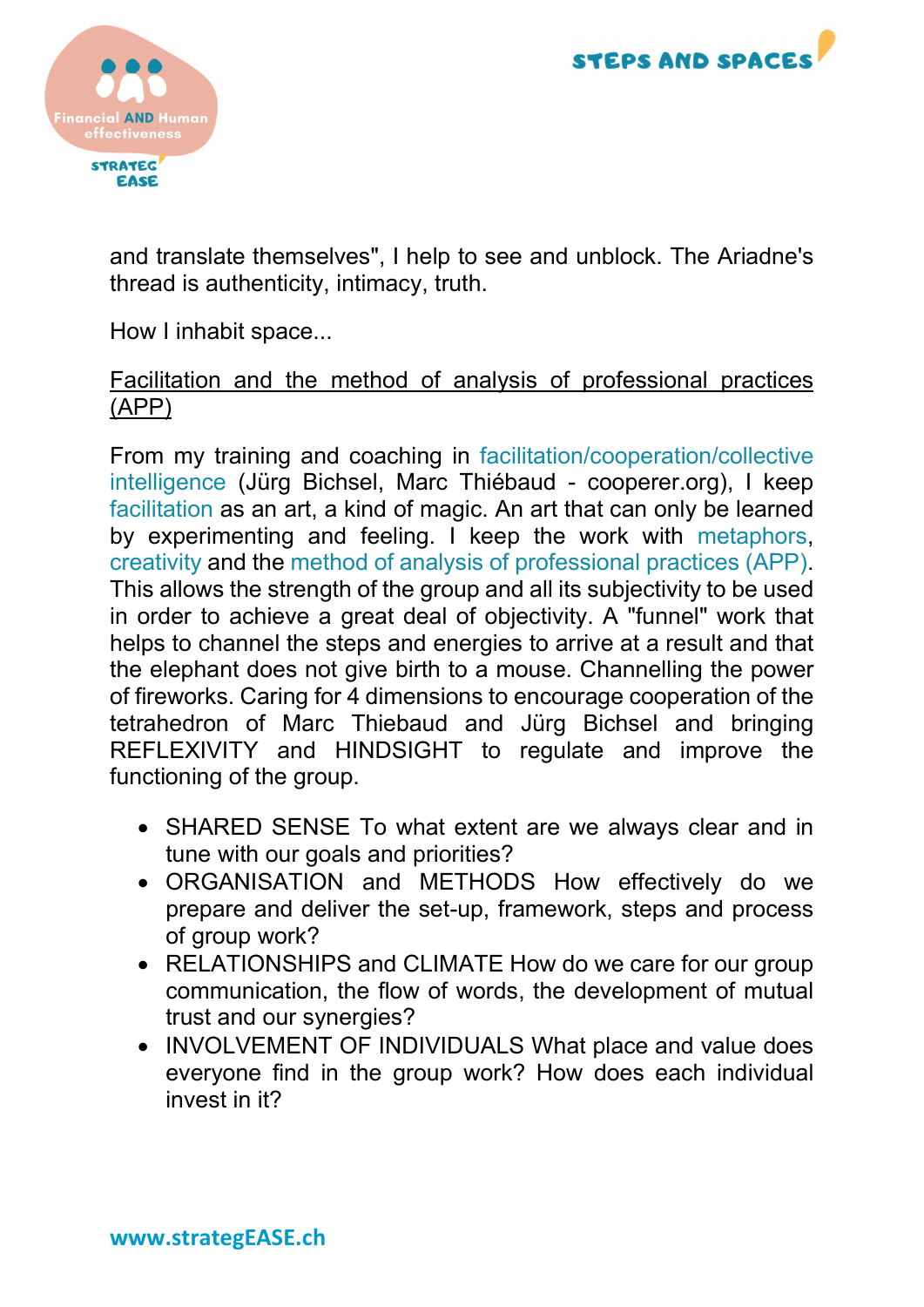



#### Shared governance

Facilitation is also the key element of shared governance. Without good facilitation and the right use of spaces, the system may turn out to be even more rigid than the one you want to move away from. From my training in holocracy in Paris with Bernard-Marie Chiquet, and from my various contacts, essays and readings in the field of shared governance (Université du Nous, Cellular Governance, etc.), I have retained tools that considerably improve the functioning of the meetings, which gain in efficiency and clarity. A methodology based on small concrete steps and the idea of trying..., a management style that does not wish to get rid of tensions, which are necessary to move forward, but which provides itself with tools and spaces to deal with them. I also keep a process that empowers, that allows you to choose rather than to suffer, and in which you learn to formulate demands. I have found a lot of tools in it but I don't see it as a new church. I am convinced that we must avoid dogmatism and create hybrid functioning in small steps, depending on the historical context and the company culture.

The tools of shared governance are in the same line as those of the APP and complementary to them. I take care to remain in the concrete, in the possible, and not to hinder the operational. Dream sessions also have their place, but this is a separate space.

I accompany groups to train in self-facilitation (see realisations).

#### Inside the self

From Peter Senge at SOL, I remember that "you can't look at anything outside yourself without looking inside yourself". "Why should people risk going there? "Only if they really care for something".

This brings us back to the importance of shared meaning, trust and hindsight.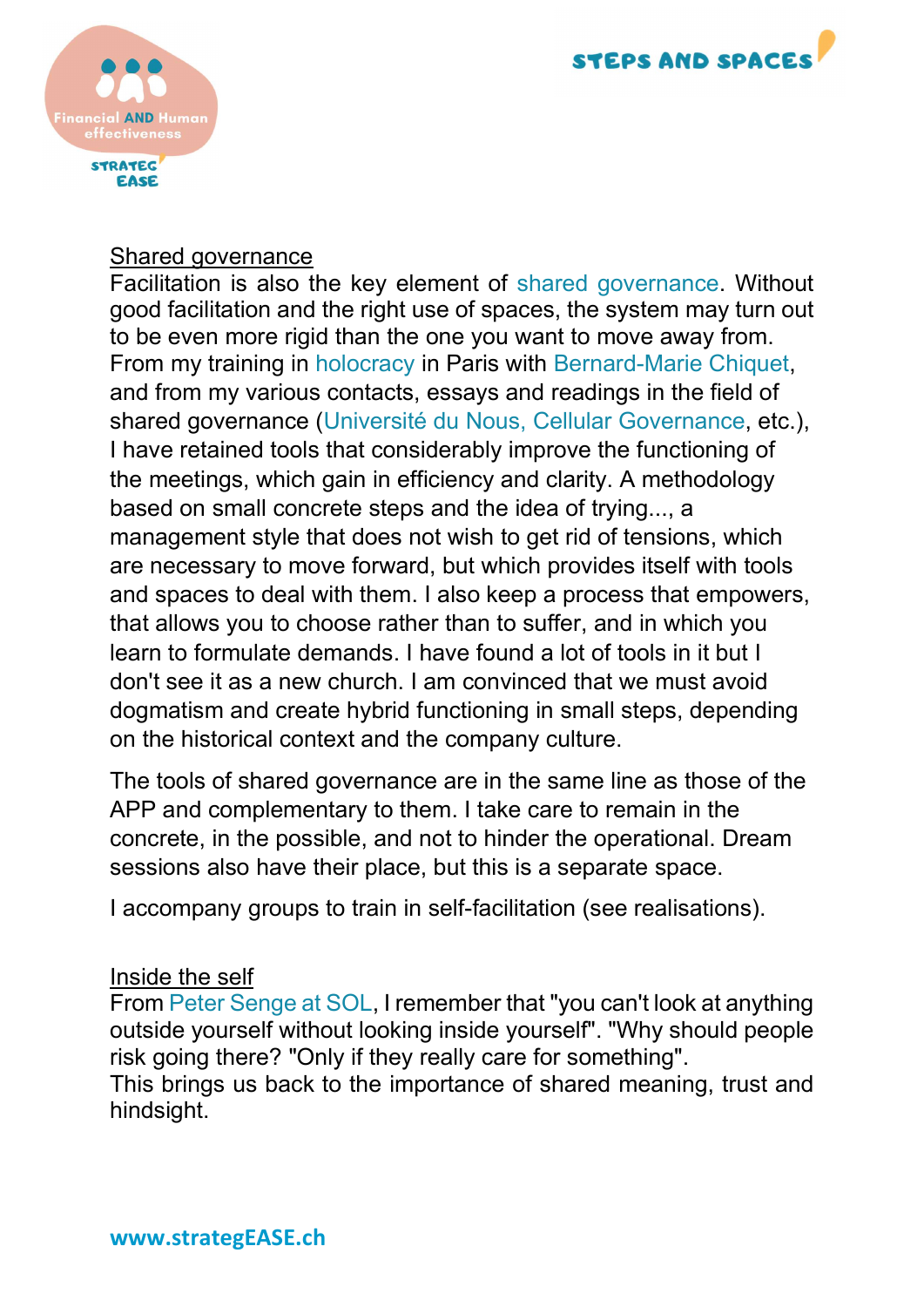



All these notions and tools complement each other and are found in a perpetual cycle. Presence, distance, trust, communication, personal alignment, it's a permanent work but it's ok if you are aware of it and it's exciting. That's what life is all about.

Finding the balance, like riding a horse, is a constant search. As soon as you take things for granted, they freeze and the "authentic" disappears.

#### Varying the tools to open doors and become aware

My proposal is to vary the tools and the focus to open doors and explore.

As Anthony de Mello says, "you can only act on what you are aware of". And you can only become aware of yourself. Any attempt to make someone aware of something that is not asked for will only reinforce their defences.

From my work with Jürg Bichsel in communication, I have kept many tools to encourage feedback (communication and feedback workshops, self-evaluation tools between peers) and to reduce the blind spots that we all have, as well as the Face to Face Revealing day which allows us to become aware through the contribution of the horse.

Gradually become aware of our patterns and discover the space between stimulus and response (Stephen R. Covey, Viktor E. Frankl). Seeing what is in our power, choosing to respond rather than react (response-ability) (power day and different workshops related to power).

It also requires us to become aware of our emotions. Learning to observe, recognise, name and let go. To feel an emotion is not to be the emotion (Vipassana - S. N. Goenka, Somatic experiencing, Anthony de Mello).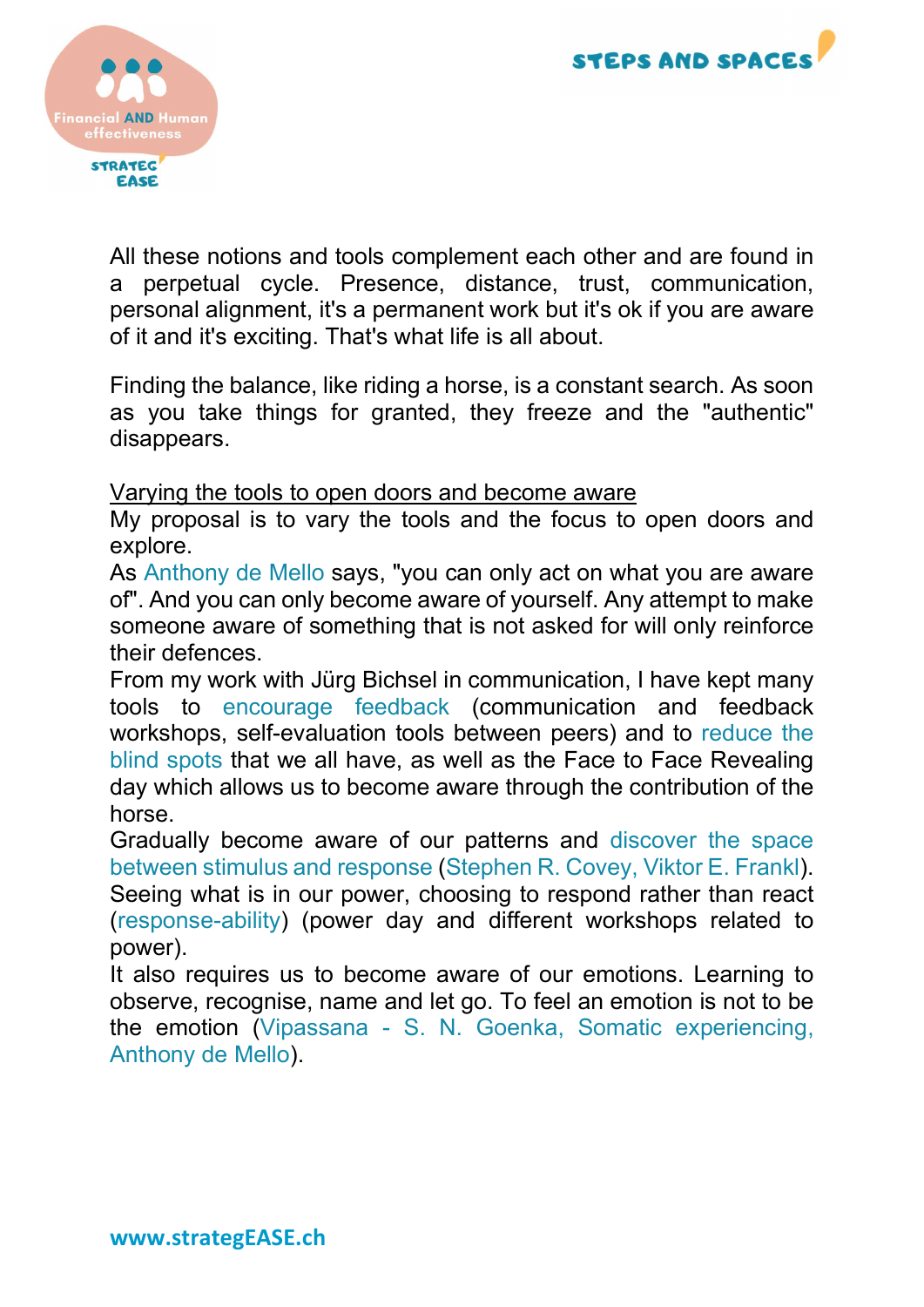



# Understand before you are understood and nurture the links between people

In addition to the inspirations mentioned, there are many others. We are constantly "reinventing the wheel" and that is normal, because we have to discover for ourselves, experiment and rediscover constantly to keep alive. We can go back to Aristotle and his legendary "theory of persuasion": ETHOS PATHOS LOGOS. This describes the steps to be able to make our arguments heard. First: Ethos, that's the link. For you to agree to listen to me, I must be worthy of your trust, be credible. Whether it is in the context of meetings, mediation or full-fledged activities, it is essential to take care to encourage, develop and maintain links. It is the link that makes things possible. Pathos, logos is Covey's "understanding before being understood". Understand where the other person is talking from, their need. Asking what it is like in one's own country (because we all have an inner country, less obvious to see than a geographically separate country, but the difference is no less important than between someone who lives in Switzerland and someone who lives in Australia, only there it is clear because it is visible), before planting the flag of our own country and singing the national hymn. To take care to see with the heart what is impossible to see with the eyes, as Antoine de St-Exupéry so beautifully said.

# Acknowledge the message

To make it visible and to make it exist: Really listen, without preparing our next sentence and verbalise, reformulate what we have understood by practising active listening. As long as the other person does not feel really heard and that we have not acknowledged the reception of his or her message (senderreceiver), he or she will continue to transmit, since the message has not been delivered, and will remain deaf to what I am transmitting. Welcome before justifying. Marshall Rosenberg's non-violent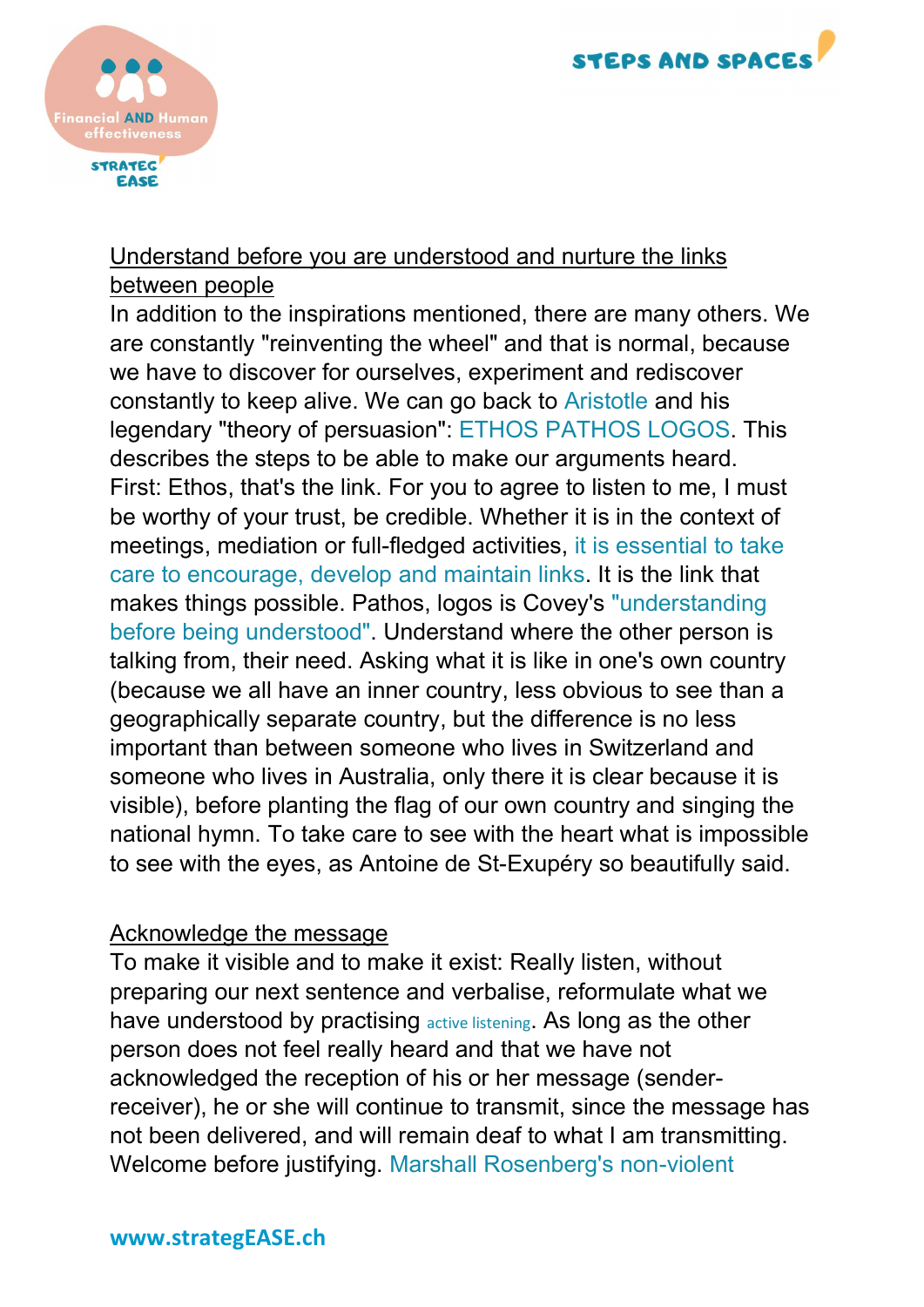



communication can be found in the background everywhere (a bit like VAT in accounting LOL). Everything can be said, if you talk about yourself and if you talk in the right space. In my services I offer this SAS, which is often necessary to process information, to sort it out and to direct it to where it can be processed

#### **Permaculture**

Welcome and get out of the struggle (without becoming a doormat). Turning obstacles into opportunities is one of the things I retain from permaculture. There are no weeds, every plant has its place. Take care of the soil and encourage complementarity and mutual aid between plants. An invasion of slugs can be an opportunity to transform the slugs into eggs with the help of the duck.

Some pretty fun approaches to create the link and change the angle It's a puzzle, different angles. All these approaches aim to bring awareness, reflexivity and hindsight. You can't work on everything at once, so change angles, change doors and take small steps. To do this and to accentuate the focus, I sometimes take inspiration from image theatre and theatrical improvisation or from horses, which constantly bring us back to the moment and offer us a non-deforming and non-judging mirror. These approaches are quite fun and also allow us to develop links and to do a form of what we call team building today (creativity workshops and Face to face revelation). Use these tools and... at the same time... don't freeze, let it emerge. The Bible is not faith...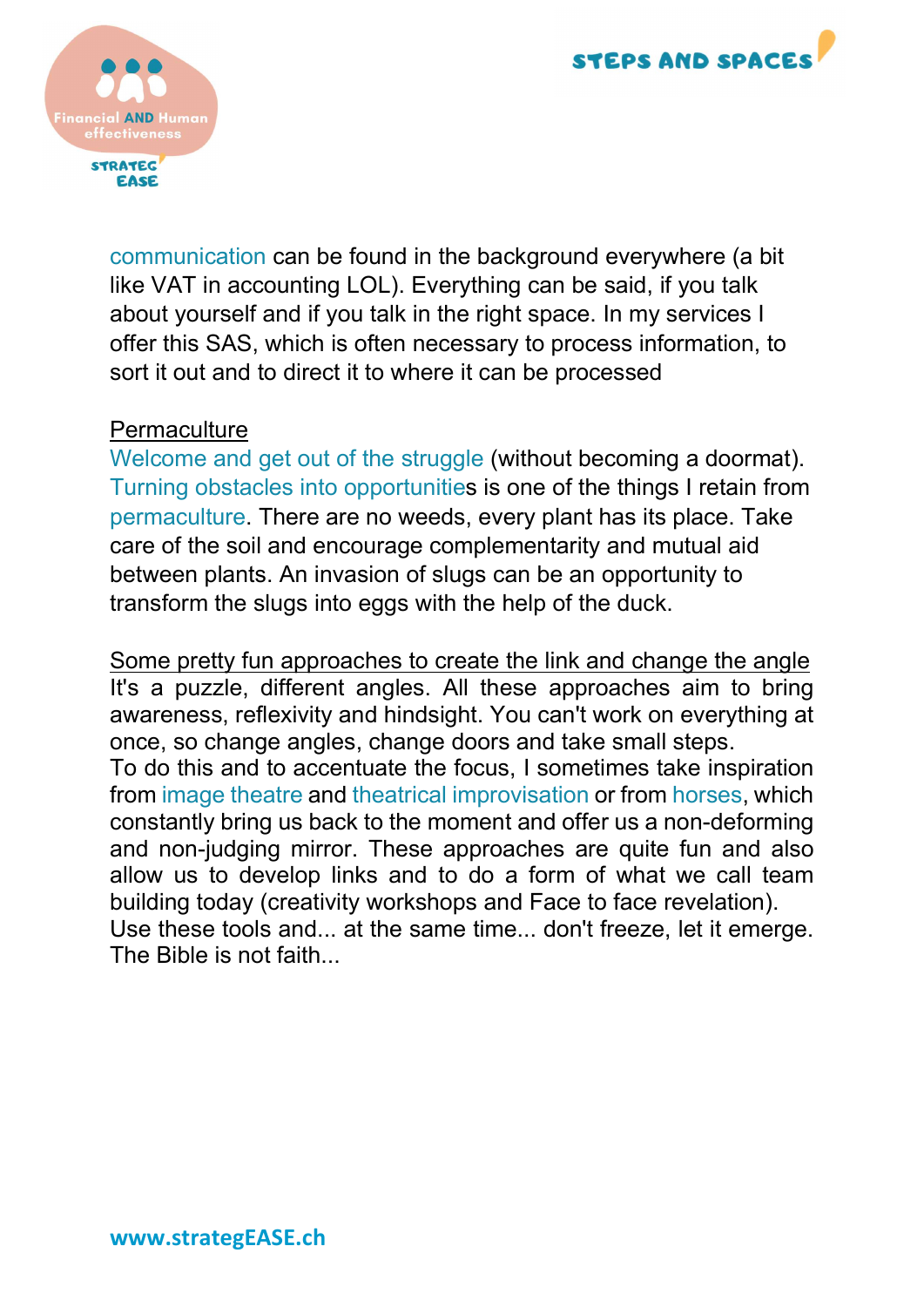



#### The contributions of shamanism and symbolic language

I see in shamanic practices a possibility to foster emergence. Foundation for Shamanic Studies, Ulla Straessle, Carine Roth. From my shamanic experiences and seminars, I keep the sacred circle, sacralising the opening and closing of a container space...ensuring safety, inclusion. We find the PPA but with an extra soul. These practices allow us to connect with others, to consider each other fully and again, to foster connection (the GRAAL), to find answers in the forces of nature, in the forgotten symbolic language (which is the only universal language *Erich Fromm*). They also allow us to draw inspiration from the knowledge of the elders, from the medicine wheel and its questioning, to find our North, to give, to give up, to claim. The exchanges in the circle, as well as the learning stories, allow us to give body and meaning to our own stories, to anchor the positive (related workshop). From shamanic counselling, I keep the strength of the question, the trust in intuition.

#### Mediation

From my experiences and training in mediation, I keep in mind not to try to agree but to try to understand each other, to separate the person and his needs, which are sacred, from his behaviour. I separate spaces, help to verbalise and reformulate. I offer important individual time to decant and prepare the meetings. I also make sure to see what can be put in place so that people can deal with the tensions that will still arise. I also keep in mind that sometimes this is not possible and that a dignified way must be found for everyone to stop if priorities do not match.

#### Musical metaphor

All these practices are like making music. Everyone chooses their own instrument and is responsible for tuning it. A good cooperation is like a jazz concert where everyone is a virtuoso and listens to each other to know how to play and when it is good or not to play a solo and in what tone. Some musical ensembles need a conductor, scores. Some musicians have to start by doing their scales...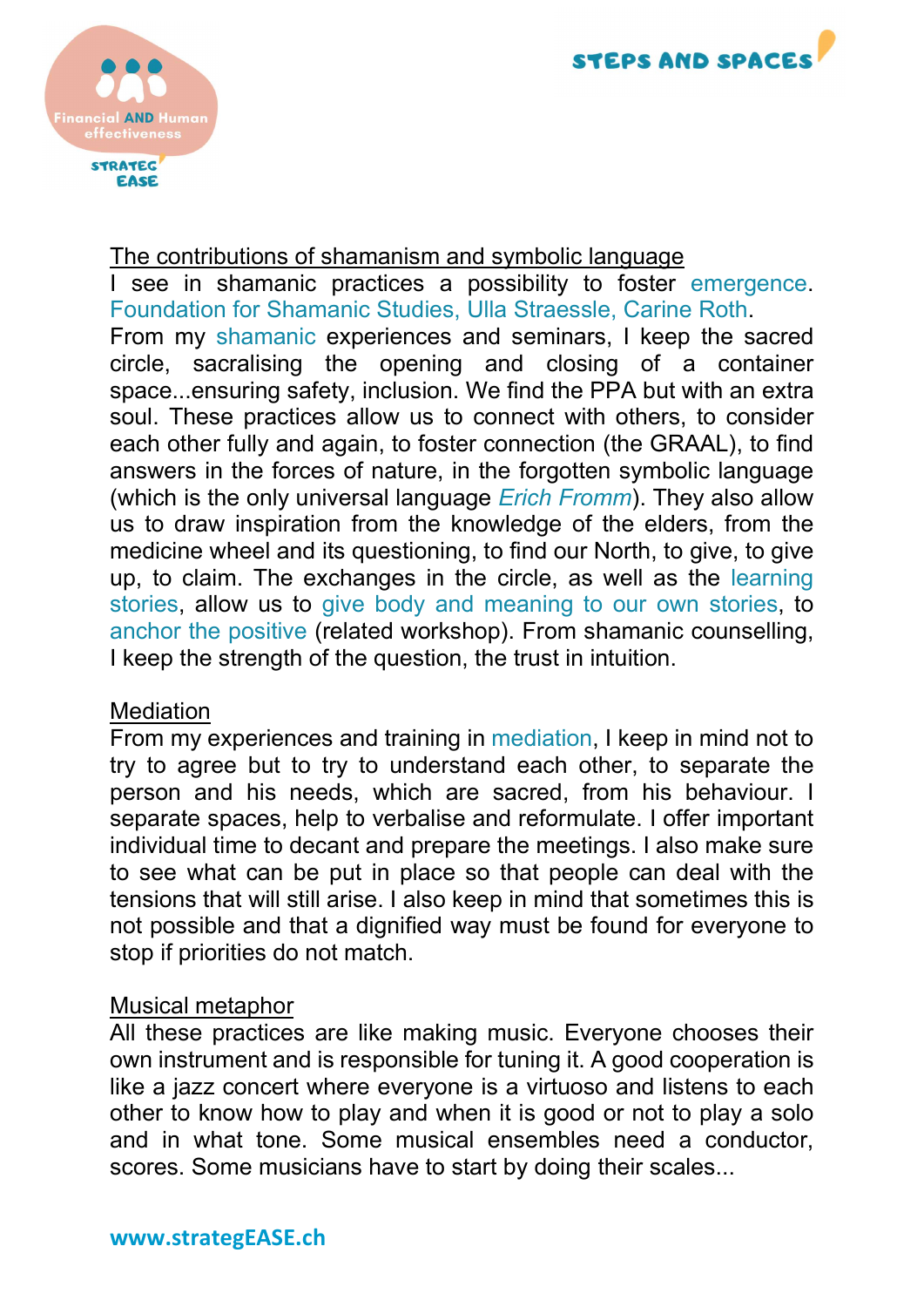



It's a life path that extends far beyond work, but that's what life is all about, seizing the opportunities we are given to grow and open up.

#### Humour and relativisation

Not forgetting humour and relativisation. Learning to laugh at oneself, without derision. I will quote here the 360 degrees technique and the contributions of Paul Watzlawick (The workshops involving theatre)

Working on acting on what is in our power, accepting what is not and making the difference between the two...

I will finish with Anthony de Mello who, while he says to himself "he should think about practising what he preaches", takes himself back to say that no... "he should only preach what he practises"... I try to do this as best as I can, because it is only what is authentic that motivates me.

#### What does this have to do with numbers?

What does all this have to do with numbers? Numbers are a helpful factual key. In a divorce, it is always the numbers that get in the way, but it is not possible to settle the numbers without putting the emotions and needs into words. An unrecognised need will make its demand in numerical form... Numbers are also helpful in identifying our past and future choices, strategies and priorities. Numbers are simply another representation of reality. I therefore use numbers in my coaching and divorce support and also offer "accounting coaching" to understand and master your numbers. Knowing where they come from, where they go, the impacts and how to build dashboards for steering.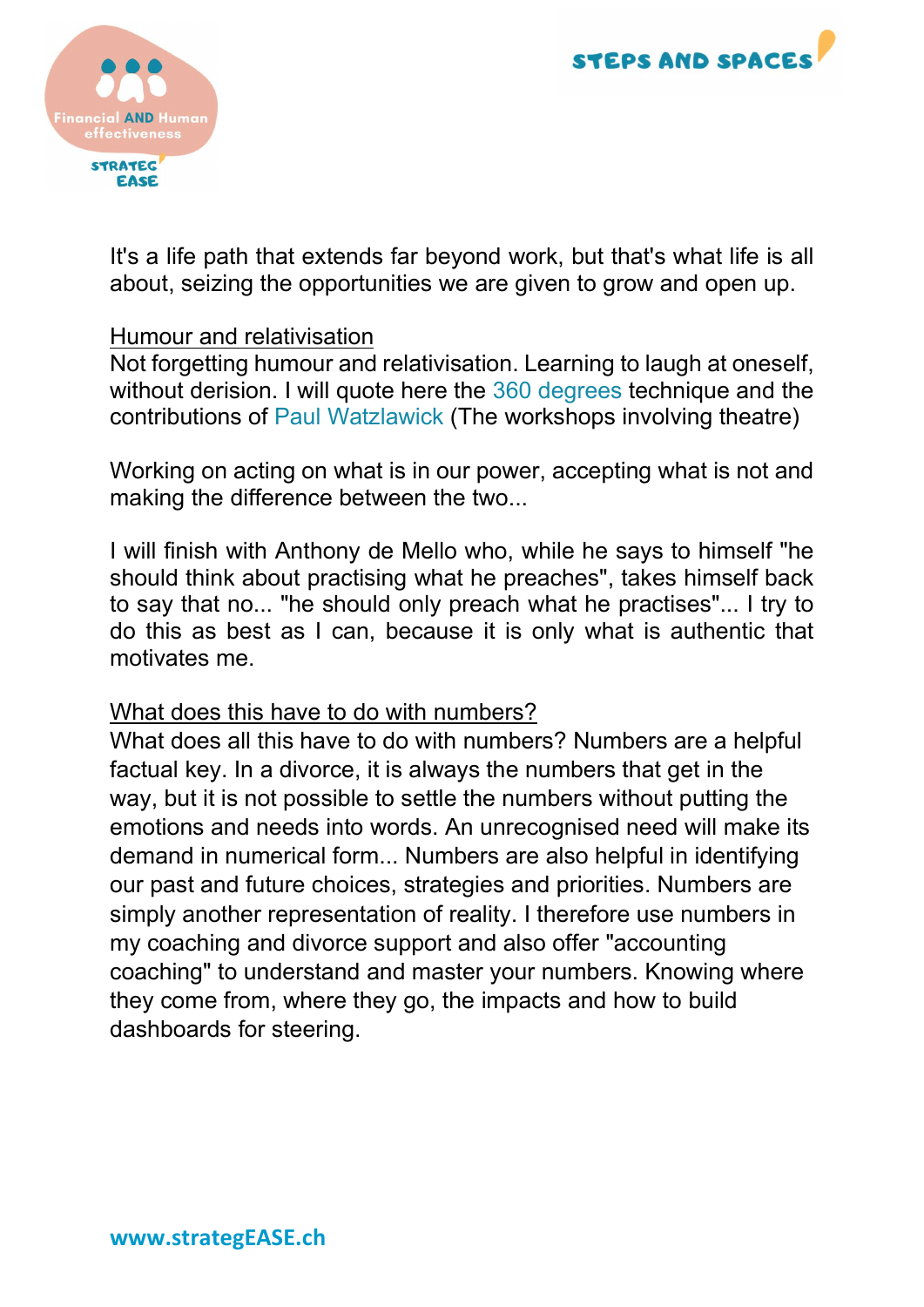



# **Networking**

I rely on a collaborative network for elements that are not in my field of competence and/or for which working together is favourable. My network is also invaluable to me for constantly questioning myself, sharing representations and experiences and continuing to move forward.

## Afterword

Comment from a friend after reading this text: it is like a weaving, or rather a network of channels, where one can circulate, discover buildings and places, see it at other times from another angle, from behind, and then return to it by another path.

## One metaphor leads to another...

Arriving here in Australia, at first I used the GPS for everything. Then you find a way and at first you always go through the same place, so you don't get lost, and then ... without realising it a map is created ... and then ... you see where to go ... you see the connections, the cross-streets, you locate yourself in space and soon you don't think anymore ... you know ... but on the other hand you don't look anymore ... and you forget that you are in Australia ...

# Conclusion of the conclusion

This document crosses the visions, makes dialogue between concepts and thoughts... I am not inventing anything, I am connecting everything at the most... Everything has already been said and resaid but each one must rediscover by himself reinventing his own wheel.... Take a step back from what is happening and see, feel, be present. It's a cycle: see to be present, but be present to see, feel and trust etc... it's a perpetual alignment... You never get anywhere, it's a permanent journey... hence the spaces, the steps and the navigation tools that favour sometimes one aspect, sometimes another.